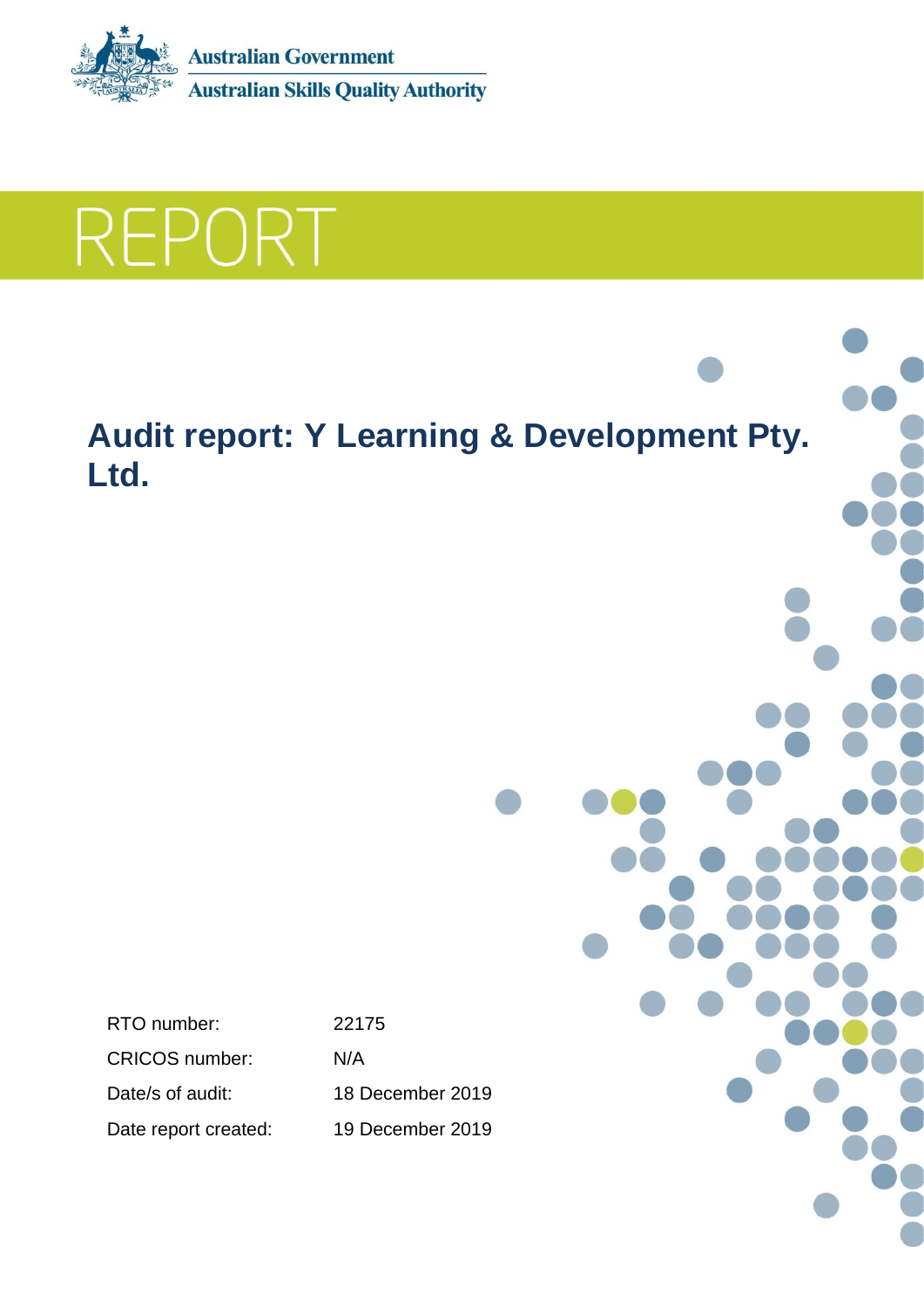### **Organisation details**

| Organisation's legal name: | Y Learning & Development Pty. Ltd.                                                                                                      |
|----------------------------|-----------------------------------------------------------------------------------------------------------------------------------------|
| Trading name/s:            | Vative Healthcare<br>Aged Care Case Management<br>Vative Healthcare International<br>Y LEARNING & DEVELOPMENT<br><b>NURSING ACADEMY</b> |
| RTO number:                | 22175                                                                                                                                   |
| <b>CRICOS</b> number:      | N/A                                                                                                                                     |

#### **Audit team**

| Lead auditor: | <b>Kylie Stafford</b> |
|---------------|-----------------------|
| Auditor/s:    | N/A                   |

| <b>Audit details</b>              |                                                                                                                  |
|-----------------------------------|------------------------------------------------------------------------------------------------------------------|
| Application number/s:             | N/A                                                                                                              |
| Audit number/s:                   | AUDREC0010124                                                                                                    |
| Audit reason/s:                   | <b>Compliance Monitoring</b>                                                                                     |
| Address of site/s visited:        | 490 Springvale Rd<br><b>GLEN WAVERLEY VIC 3150</b><br>Australia                                                  |
| Date/s of audit:                  | 18 December 2019                                                                                                 |
| Organisation's contact for audit: | Carmen O'Dwyer Walker<br><b>Chief Executive Officer</b><br>carmie.walker@vativehealthcare.edu.au<br>0413 319 584 |

## **Original finding at time of audit**

#### **Audit finding: Compliant Report completed by:** Kylie Stafford

| <b>Practice</b>                           | <b>Standards for</b><br><b>RTOs</b> | <b>Finding</b> |
|-------------------------------------------|-------------------------------------|----------------|
| Training and Assessment                   | 1.1, 1.2, 1.3, 1.8,<br>1.13, 1.14   | Compliant      |
| <b>Regulatory Compliance / Governance</b> | 2.2, 6.5                            | Compliant      |
| Indicator a non-compliant clause          |                                     |                |

\*Indicates a non-compliant clause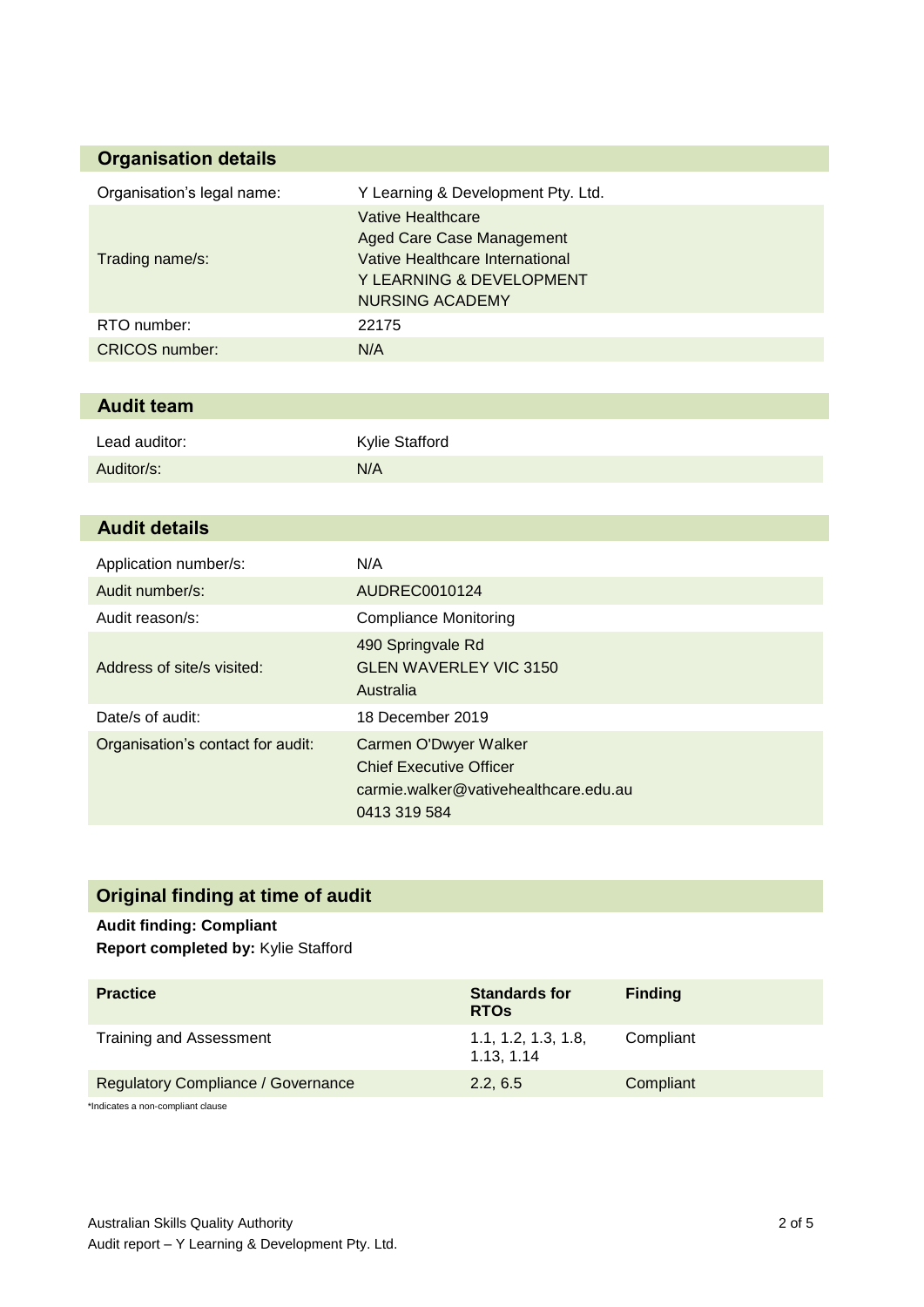#### **Background**

Summary of organisation and management structure:

- Board
- Chief Executive Officer
- RTO Director
- RTO Manager
- RTO Officer
- Finance Manager
- Finance Officer
- Business Development Manager
- Marketing Officer
- Operations Manager
- Wellbeing and Occupational Health and Safety Officer
- Product/Continuous Improvement Manager
- Administration support.

Scope of organisation's registration:

- CHC33015 Certificate III in Individual Support
- CHC43015 Certificate IV in Ageing Support
- CHC43115 Certificate IV in Disability
- CHC62015 Advanced Diploma of Community Sector Management
- HLT33215 Certificate III in Health Support Services
- HLT47315 Certificate IV in Health Administration
- HLT54115 Diploma of Nursing
- HLT57715 Diploma of Practice Management
- MSS30316 Certificate III in Competitive Systems and Practices
- MSS40316 Certificate IV in Competitive Systems and Practices
- MSS50316 Diploma of Competitive Systems and Practices
- MSS60316 Advanced Diploma of Competitive Systems and Practices.

Suburb and state of all delivery sites:

Glen Waverly VICTORIA.

Third party usage:

Nil.

Core clients/target groups:

Students currently employed in the health industry.

Training Revenue (Funded or fee for service):

- Skills first program funding
- Fee for service.

Total number of current enrolments in the organisation as at audit date:

207.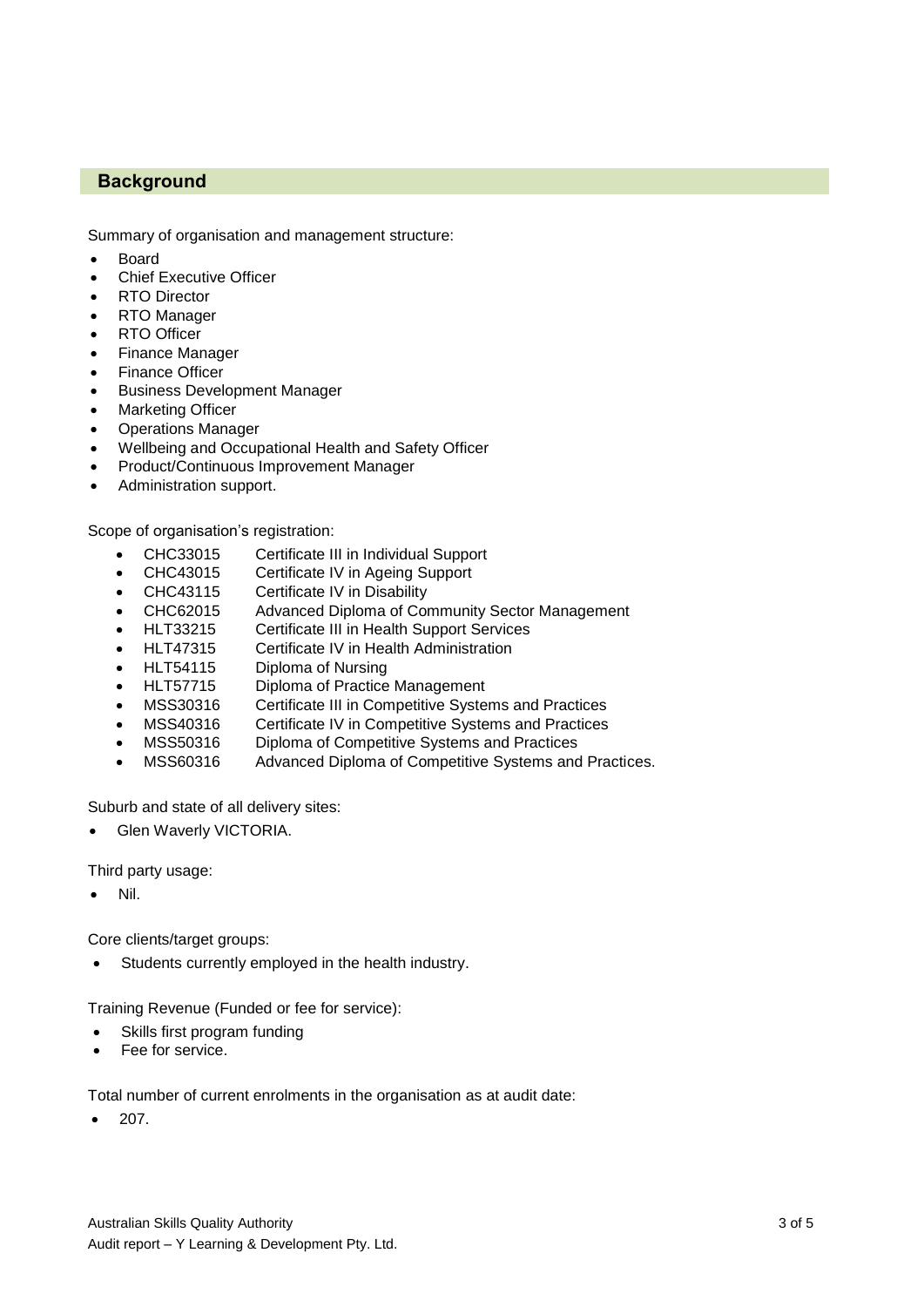In preparing the audit report, consideration has been given and reference made, where relevant, to:

- Information provided directly by Y Learning & Development Pty. Ltd. to ASQA.
- Existing information and records held by ASQA concerning Y Learning & Development Pty. Ltd..
- Information provided to ASQA's auditor and documentation reviewed during the site audit of Y Learning & Development Pty. Ltd. conducted on 18 Dec 2019.
- Other publicly available information including but not limited to, information published on the organisation's and third-party websites.

#### **Audit Sample Training Products Mode/s of delivery/assessment\* Current enrolments** *CHC43115 Certificate IV in Disability* Face to face 40 *HLT33215 Certificate III in Health Support Services* Face to face 4 *HLT47315 Certificate IV in Health Administration* Face to face 4 *HLTHPS007 Administer and monitor medications* Face to face 0 \*Apprenticeship, Traineeship, Face to face, Distance, Online, Workplace, Mixed, Other (specify)

| <b>Interviewees</b>   |                 |                          |
|-----------------------|-----------------|--------------------------|
| Name                  | <b>Position</b> | <b>Training products</b> |
| Carmen O'Dwyer Walker | CEO             | All                      |
| Nicole Edwards        | RTO Manager     | All                      |